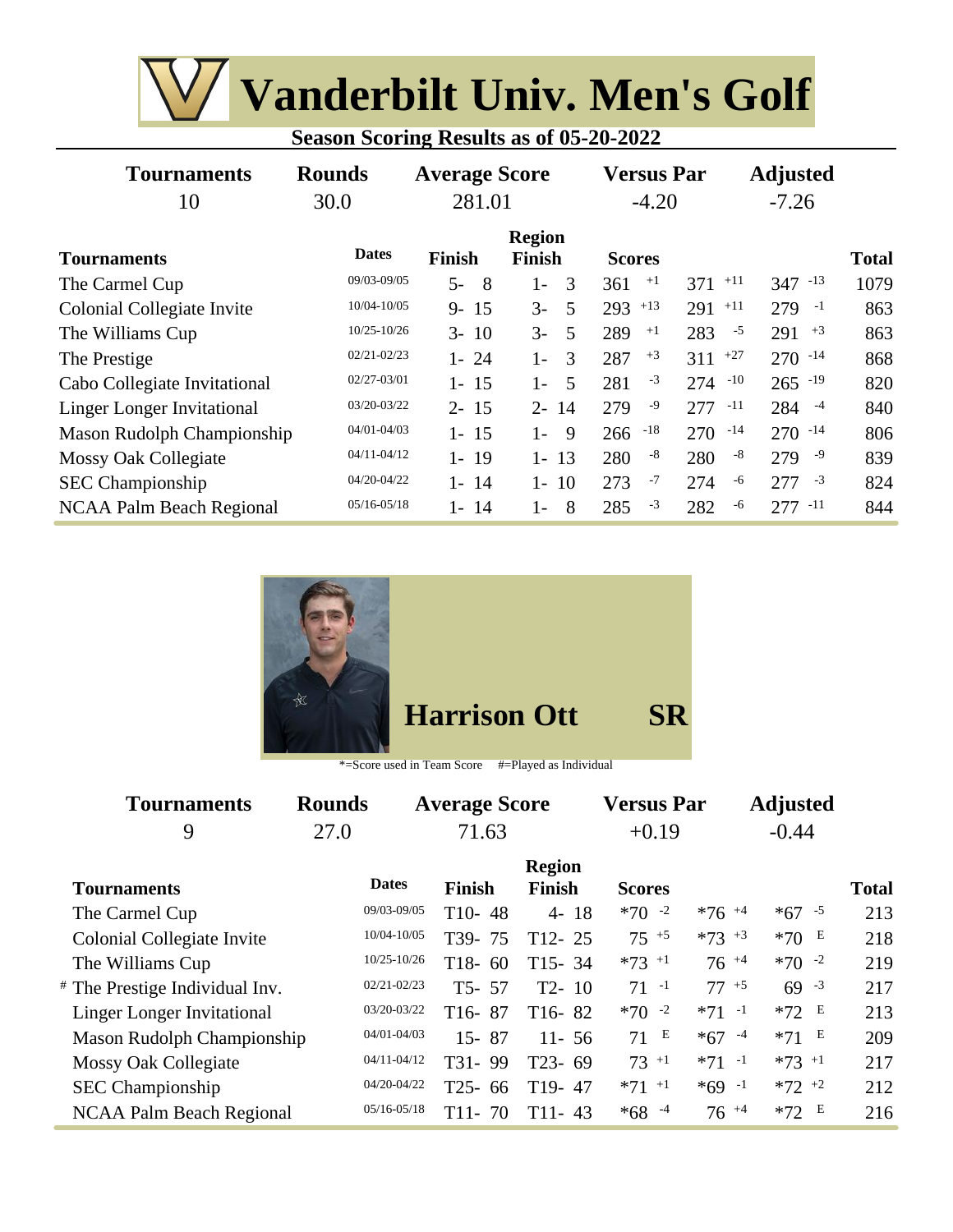

## **Michael Shears SR**

\*=Score used in Team Score #=Played as Individual

| <b>Tournaments</b>           | <b>Rounds</b> |                 | <b>Average Score</b> |                                | <b>Versus Par</b> |           | <b>Adjusted</b> |              |
|------------------------------|---------------|-----------------|----------------------|--------------------------------|-------------------|-----------|-----------------|--------------|
| 5                            | 15.0          |                 | 71.80                |                                | $+0.40$           |           | $+0.12$         |              |
| <b>Tournaments</b>           |               | <b>Dates</b>    | <b>Finish</b>        | <b>Region</b><br><b>Finish</b> | <b>Scores</b>     |           |                 | <b>Total</b> |
| The Carmel Cup               |               | 09/03-09/05     | $T6 - 48$            | $T2 - 18$                      | $*69 - 3$         | $*73$ +1  | $*70 -2$        | 212          |
| Colonial Collegiate Invite   |               | 10/04-10/05     | T34-75               | $T10-25$                       | $*73 + 3$         | $*71$ +1  | $73 + 3$        | 217          |
| The Williams Cup             |               | $10/25 - 10/26$ | $T23 - 60$           | 18-34                          | $*72 E$           | $*73 + 1$ | $*75 + 3$       | 220          |
| # Tiger Inv. by Jason Dufner |               | 03/06-03/07     | T7-<br>86            | T7- 59                         | $70 - 2$          | $73^{+1}$ | $71 - 1$        | 214          |
| # Mason Rudolph Championship |               | $04/01 - 04/03$ | 87<br>T34-           | T26-56                         | $69 - 2$          | $72+1$    | $73 + 2$        | 214          |



\*=Score used in Team Score #=Played as Individual

| <b>Tournaments</b>                | <b>Rounds</b>   | <b>Average Score</b> |       |               | <b>Versus Par</b> |            | <b>Adjusted</b> |              |
|-----------------------------------|-----------------|----------------------|-------|---------------|-------------------|------------|-----------------|--------------|
| 9                                 | 27.0            |                      | 70.33 |               | $-0.89$           |            | $-1.79$         |              |
|                                   | <b>Dates</b>    |                      |       | <b>Region</b> |                   |            |                 |              |
| Tournaments                       |                 | <b>Finish</b>        |       | Finish        | <b>Scores</b>     |            |                 | <b>Total</b> |
| Colonial Collegiate Invite        | 10/04-10/05     | T <sub>46</sub> -    | 75    | $T15 - 25$    | $*74 + 4$         | $76^{+6}$  | $*70E$          | 220          |
| The Williams Cup                  | $10/25 - 10/26$ | T8-                  | 60    | $T7 - 34$     | $*74$ +2          | $*66 - 6$  | $*75$ +3        | 215          |
| The Prestige                      | $02/21 - 02/23$ | $\mathcal{F}$        | 117   | $1 - 15$      | $*69 - 2$         | $*79 + 8$  | $*66 - 5$       | 214          |
| Cabo Collegiate Invitational      | 02/27-03/01     | T38-                 | 78    | $16 - 26$     | $*75$ +4          | $*70 -1$   | $*67 - 4$       | 212          |
| <b>Linger Longer Invitational</b> | 03/20-03/22     | T9-                  | 87    | T9-82         | $*70 -2$          | E<br>72    | $*69 - 3$       | 211          |
| <b>Mason Rudolph Championship</b> | $04/01 - 04/03$ | $2 -$                | 87    | $2 - 56$      | $*68 - 3$         | $*66 - 5$  | $*66 - 5$       | 200          |
| <b>Mossy Oak Collegiate</b>       | $04/11 - 04/12$ | $\overline{3}$ -     | 99    | $3 - 69$      | $*69 - 3$         | $*72$ E    | $*67 - 5$       | 208          |
| <b>SEC Championship</b>           | 04/20-04/22     | $T11-$               | 66    | $T10-47$      | $*67 - 3$         | $*69 -1$   | $*72 +2$        | 208          |
| <b>NCAA Palm Beach Regional</b>   | $05/16 - 05/18$ | $T2-$                | 70    | $T2 - 43$     | Е<br>$*72$        | E<br>$*72$ | $*67 - 5$       | 211          |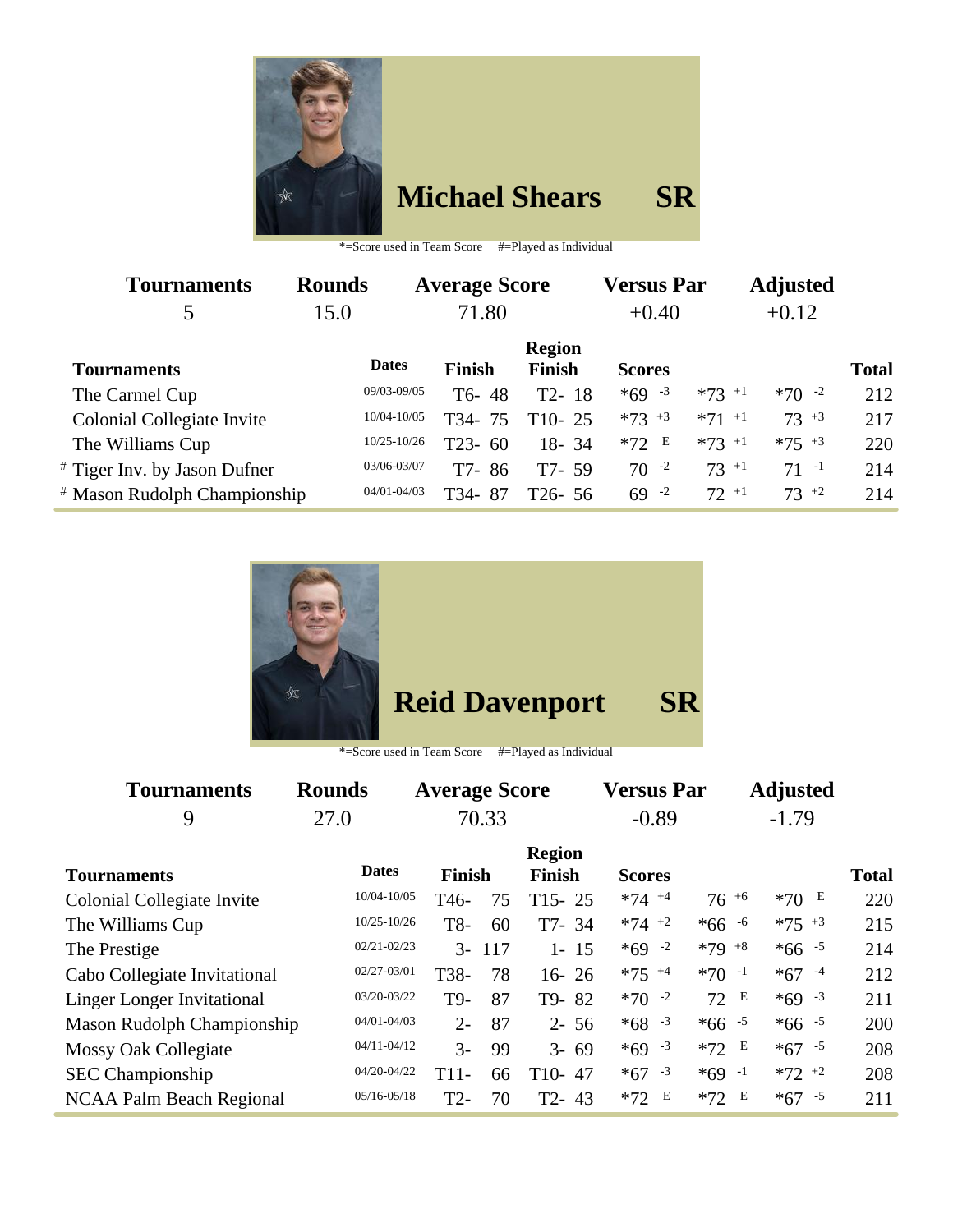|  | <b>William Moll</b>        |                        |  |
|--|----------------------------|------------------------|--|
|  | *=Score used in Team Score | #=Played as Individual |  |

| <b>Tournaments</b>                | <b>Rounds</b>   | <b>Average Score</b> |            |                                | <b>Versus Par</b>   |                     | <b>Adjusted</b> |              |
|-----------------------------------|-----------------|----------------------|------------|--------------------------------|---------------------|---------------------|-----------------|--------------|
| 9                                 | 27.0            | 72.81                |            |                                | $+1.37$             |                     | $+0.77$         |              |
| <b>Tournaments</b>                | <b>Dates</b>    | <b>Finish</b>        |            | <b>Region</b><br><b>Finish</b> | <b>Scores</b>       |                     |                 | <b>Total</b> |
| The Carmel Cup                    | 09/03-09/05     |                      | $45 - 48$  | $17 - 18$                      | $*75$ $*3$          | $*77 + 5$           | $77^{+5}$       | 229          |
| Colonial Collegiate Invite        | 10/04-10/05     | T28-75               |            | $T6 - 25$                      | $*74$ <sup>+4</sup> | $*74$ <sup>+4</sup> | $*68 - 2$       | 216          |
| # The Williams Cup                | 10/25-10/26     | $T18-$               | 60         | $T15 - 34$                     | $71 - 1$            | $77 + 5$            | $71 - 1$        | 219          |
| # Tiger Inv. by Jason Dufner      | 03/06-03/07     |                      | T56-86     | $T41 - 59$                     | $74 +2$             | $74 +2$             | $75^{+3}$       | 223          |
| # Linger Longer Invitational      | 03/20-03/22     | T34-87               |            | T34-82                         | $73^{+1}$           | $67 - 5$            | $80^{+8}$       | 220          |
| <b>Mason Rudolph Championship</b> | 04/01-04/03     | T34-87               |            | $T26 - 56$                     | $*68 - 3$           | $75^{+4}$           | $*71$ E         | 214          |
| Mossy Oak Collegiate              | $04/11 - 04/12$ | T23-99               |            | $T16-69$                       | $*69 - 3$           | $*73$ +1            | $74 +2$         | 216          |
| <b>SEC</b> Championship           | 04/20-04/22     | T <sub>18</sub> -    | 66         | $T15 - 47$                     | $74^{+4}$           | $*67 - 3$           | $*69 -1$        | 210          |
| NCAA Palm Beach Regional          | $05/16 - 05/18$ |                      | $T19 - 70$ | $T16-43$                       | $78^{+6}$           | $*69 - 3$           | $*72 E$         | 219          |



| <b>Tournaments</b>           | <b>Rounds</b>   | <b>Average Score</b> |                    | <b>Versus Par</b> |            | <b>Adjusted</b> |              |
|------------------------------|-----------------|----------------------|--------------------|-------------------|------------|-----------------|--------------|
| $\overline{4}$               | 12.0            | 72.58                |                    | $+1.33$           |            | $+1.02$         |              |
|                              |                 |                      | <b>Region</b>      |                   |            |                 |              |
| <b>Tournaments</b>           | <b>Dates</b>    | <b>Finish</b>        | <b>Finish</b>      | <b>Scores</b>     |            |                 | <b>Total</b> |
| The Carmel Cup               | 09/03-09/05     | T34-<br>48           | $11 - 18$          | $*74$ +2          | $*75$ +3   | $*71 -1$        | 220          |
| The Prestige                 | $02/21 - 02/23$ | T28-<br>117          | T <sub>6</sub> -15 | $*73$ +2          | $*79 + 8$  | $*71$ E         | 223          |
| Cabo Collegiate Invitational | $02/27 - 03/01$ | T62-<br>78           | T <sub>22</sub> 26 | $76^{+5}$         | E<br>$*71$ | $73 + 2$        | 220          |
| # Mason Rudolph Championship | $04/01 - 04/03$ | T12-<br>87           | $10 - 56$          | $69 - 2$          | $70 - 1$   | $69 - 2$        | 208          |

|                    |                 | <b>Cole Sherwood</b>       |                        | <b>SO</b>         |           |                 |              |
|--------------------|-----------------|----------------------------|------------------------|-------------------|-----------|-----------------|--------------|
|                    |                 | *=Score used in Team Score | #=Played as Individual |                   |           |                 |              |
| <b>Tournaments</b> | <b>Rounds</b>   | <b>Average Score</b>       |                        | <b>Versus Par</b> |           | <b>Adjusted</b> |              |
| 9                  | 27.0            | 70.11                      |                        | $-1.33$           |           | $-2.00$         |              |
|                    |                 |                            | <b>Region</b>          |                   |           |                 |              |
| <b>Tournaments</b> | <b>Dates</b>    | <b>Finish</b>              | <b>Finish</b>          | <b>Scores</b>     |           |                 | <b>Total</b> |
| The Carmel Cup     | $09/03 - 09/05$ | 41-                        | $15 - 18$              | $77^{+5}$         | $*77 + 5$ | $-2$<br>$*70$   | 224          |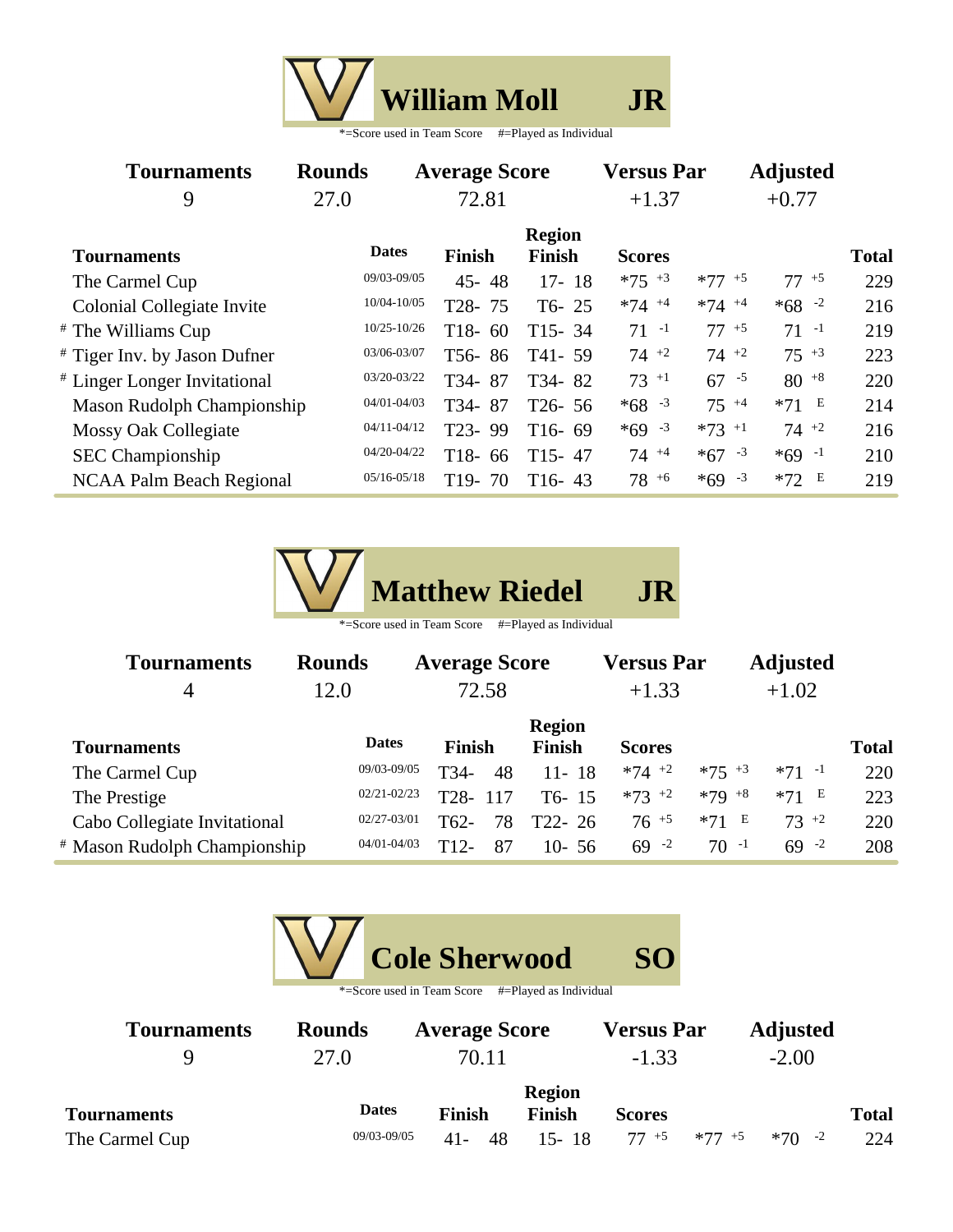|                                   |                 |        |     | <b>Region</b> |               |                     |                     |              |
|-----------------------------------|-----------------|--------|-----|---------------|---------------|---------------------|---------------------|--------------|
| <b>Tournaments</b>                | <b>Dates</b>    | Finish |     | Finish        | <b>Scores</b> |                     |                     | <b>Total</b> |
| The Williams Cup                  | $10/25 - 10/26$ | T18-   | 60  | $T15 - 34$    | $*74$ +2      | $*73$ <sup>+1</sup> | E<br>$*72$          | 219          |
| The Prestige                      | $02/21 - 02/23$ | $4-$   | 117 | $2 - 15$      | $*72$ +1      | $*75$ +4            | $*68 - 3$           | 215          |
| Cabo Collegiate Invitational      | $02/27 - 03/01$ | $1 -$  | 78  | 26<br>1 -     | $*70 -1$      | $*65 - 6$           | $*61 - 10$          | 196          |
| <b>Linger Longer Invitational</b> | 03/20-03/22     | T4-    | 87  | T4-82         | $*68 - 4$     | $*68 - 4$           | $*73$ <sup>+1</sup> | 209          |
| Mason Rudolph Championship        | $04/01 - 04/03$ | $1 -$  | 87  | 1-56          | $*63 - 8$     | $*67 - 4$           | $*66 - 5$           | 196          |
| <b>Mossy Oak Collegiate</b>       | $04/11 - 04/12$ | $T12-$ | 99  | T8-69         | $*72 E$       | $*73$ +1            | $*69 - 3$           | 214          |
| <b>SEC</b> Championship           | $04/20 - 04/22$ | T3-    | 66  | T3-47         | $*68 - 2$     | $71^{+1}$           | $*67 - 3$           | 206          |
| NCAA Palm Beach Regional          | $05/16 - 05/18$ | T8-    | 70  | T8-43         | $*71 -1$      | $*69 - 3$           | $74 +2$             | 214          |

| <b>Gordon Sargent</b>                                                        |  |
|------------------------------------------------------------------------------|--|
| $\Phi$ . Considered to Theory Consider $\mu$ . Discovering the field for the |  |

| *=Score used in Team Score | #=Played as Individual |
|----------------------------|------------------------|
|----------------------------|------------------------|

| <b>Tournaments</b>                | <b>Rounds</b>   | <b>Average Score</b>  |    |                                | <b>Versus Par</b> |       | <b>Adjusted</b> |                     |              |
|-----------------------------------|-----------------|-----------------------|----|--------------------------------|-------------------|-------|-----------------|---------------------|--------------|
| 10                                | 30.0            | 70.03                 |    |                                | $-1.27$           |       |                 |                     |              |
| <b>Tournaments</b>                | <b>Dates</b>    | Finish                |    | <b>Region</b><br><b>Finish</b> | <b>Scores</b>     |       |                 |                     | <b>Total</b> |
| The Carmel Cup                    | 09/03-09/05     | T <sub>6</sub> -      | 48 | $T2 - 18$                      | $*73$ +1          | $*70$ | $-2$            | $*69 - 3$           | 212          |
| <b>Colonial Collegiate Invite</b> | 10/04-10/05     | T <sub>28</sub> -     | 75 | $T6 - 25$                      | $*72$ $*2$        | $*73$ | $+3$            | $*71$ <sup>+1</sup> | 216          |
| The Williams Cup                  | $10/25 - 10/26$ | T8-                   | 60 | T7-34                          | $*70 -2$          | $*71$ | $-1$            | $*74$ +2            | 215          |
| The Prestige                      | $02/21 - 02/23$ | T <sub>16</sub> - 117 |    | $3 - 15$                       | $*73$ +2          |       | $83$ +12        | $*65 - 6$           | 221          |
| Cabo Collegiate Invitational      | 02/27-03/01     | T7-                   | 78 | $T3 - 26$                      | $*66 - 5$         | $*68$ | $-3$            | $*69 - 2$           | 203          |
| <b>Linger Longer Invitational</b> | $03/20 - 03/22$ | T4-                   | 87 | T4-82                          | E<br>72           | $*67$ | $-5$            | $*70 -2$            | 209          |
| Mason Rudolph Championship        | 04/01-04/03     | $5-$                  | 87 | $5 - 56$                       | $*67$<br>$-4$     | $*70$ | $-1$            | $*67 - 4$           | 204          |
| Mossy Oak Collegiate              | $04/11 - 04/12$ | $1-$                  | 99 | $1 - 69$                       | $*70 -2$          | $*64$ | $-8$            | $*70 - 2$           | 204          |
| <b>SEC</b> Championship           | 04/20-04/22     | $2 -$                 | 66 | $2 - 47$                       | $-3$<br>$*67$     | $*69$ | $-1$            | $*69 -1$            | 205          |
| <b>NCAA Palm Beach Regional</b>   | $05/16 - 05/18$ | T4-                   | 70 | $T4 - 43$                      | $*74 +2$          | $*72$ | Е               | $*66 - 6$           | 212          |



| <b>Tournaments</b>                | <b>Rounds</b>   | <b>Average Score</b> |               | <b>Versus Par</b> |          | <b>Adjusted</b> |              |  |
|-----------------------------------|-----------------|----------------------|---------------|-------------------|----------|-----------------|--------------|--|
| 4                                 | 12.0            | 72.58                |               | $+1.33$           |          | $+0.75$         |              |  |
|                                   |                 |                      | <b>Region</b> |                   |          |                 |              |  |
| <b>Tournaments</b>                | <b>Dates</b>    | <b>Finish</b>        | <b>Finish</b> | <b>Scores</b>     |          |                 | <b>Total</b> |  |
| The Prestige                      | $02/21 - 02/23$ | T77-<br>117          | $10 - 15$     | $77+6$            | $*78$ +7 | $75 + 4$        | 230          |  |
| Cabo Collegiate Invitational      | $02/27 - 03/01$ | T42-<br>78           | $T17-26$      | $*70 -1$          | $75 + 4$ | $*68 - 3$       | 213          |  |
| <b>Linger Longer Invitational</b> | 03/20-03/22     | T22<br>-87           | T22-82        | $*71 -1$          | $*71 -1$ | $*73$ +1        | 215          |  |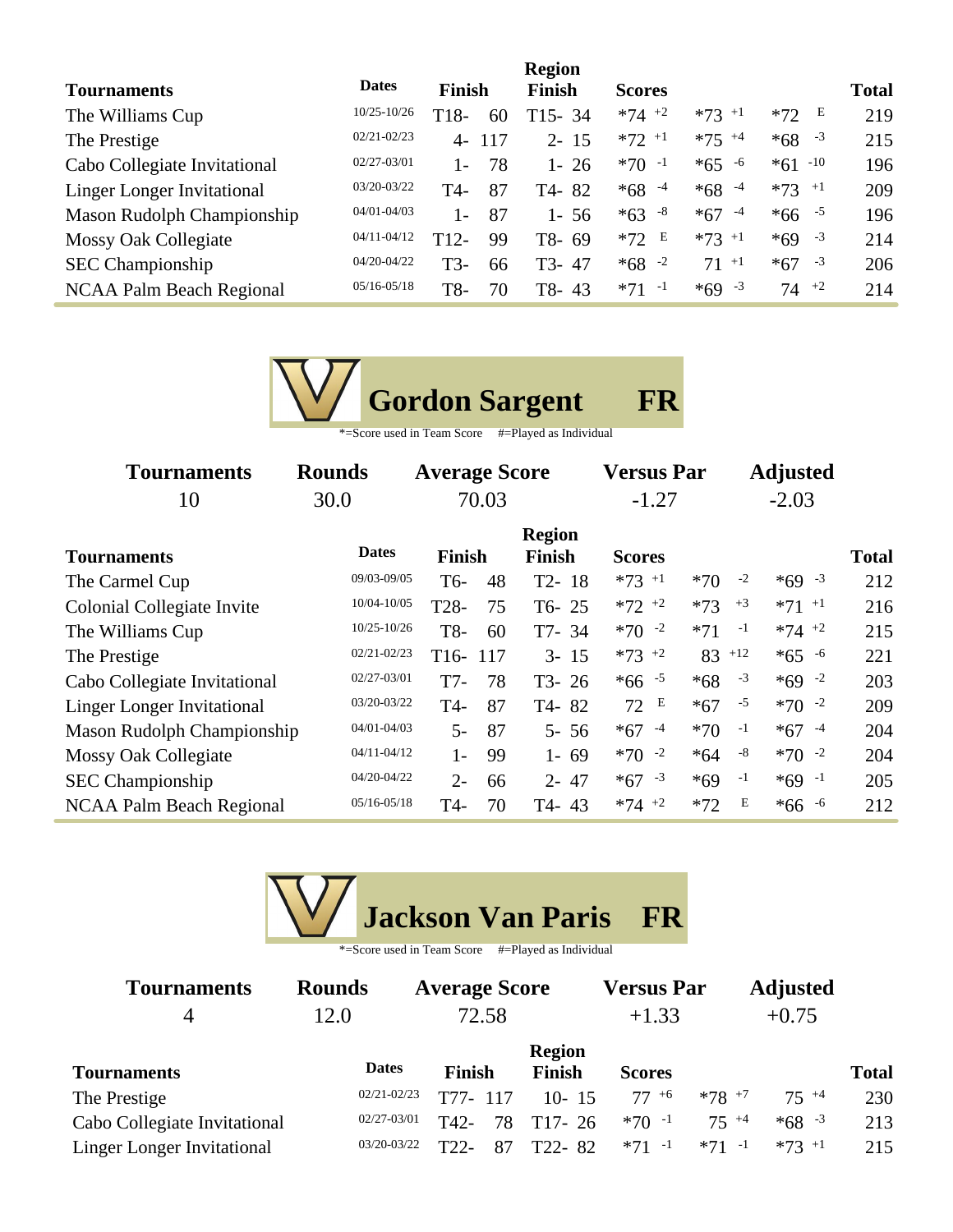|                                         |              |               | Region                                         |               |  |              |
|-----------------------------------------|--------------|---------------|------------------------------------------------|---------------|--|--------------|
| <b>Tournaments</b>                      | <b>Dates</b> | <b>Finish</b> | Finish                                         | <b>Scores</b> |  | <b>Total</b> |
| <sup>#</sup> Mason Rudolph Championship |              |               | $04/01-04/03$ T28- 87 T20- 56 71 E 68 -3 74 +3 |               |  | 213          |